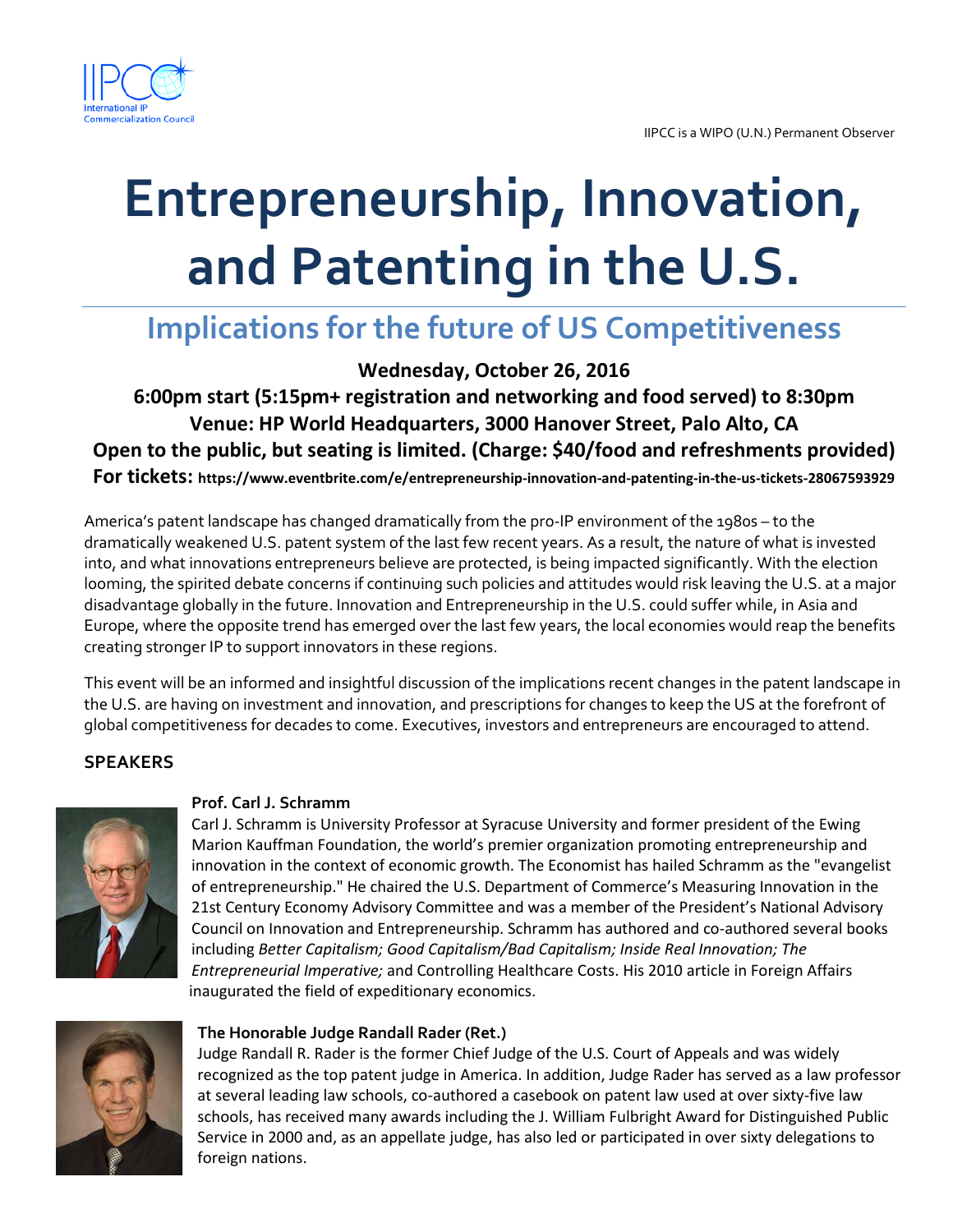



# **David J. Kappos**

Currently a partner at Cravath, David Kappos is widely recognized as one of the world's foremost leaders in the field of intellectual property. From August 2009 to January 2013, Mr. Kappos served as Under Secretary of Commerce and Director of the United States Patent and Trademark Office (USPTO). Prior to leading the USPTO, Mr. Kappos held several executive positions at IBM.



#### **John Cabeca**

A veteran of the U.S. Patent and Trademark Office for over 27 years, John Cabeca serves as the Regional Director of the West Coast United States Patent and Trademark Office (USPTO) located in the Silicon Valley. In this role, Mr. Cabeca carries out the strategic direction of the Under Secretary of Commerce for Intellectual Property and Director of the USPTO, and is responsible for establishing and leading the USPTO's west coast regional office located in Silicon Valley. Focusing on the region and actively engaging with the community, Mr. Cabeca ensures the USPTO's initiatives and programs are tailored to the region's unique ecosystem of industries and stakeholders.



#### **David Webster Jones**

Currently the Assistant General Counsel for IP Policy at Microsoft, David was previously the Chief Antitrust Counsel to the U.S. Senate Committee on the Judiciary. He also clerked for the U.S. Court of Appeals for the Federal Circuit. David earned his J.D. from the University of Virginia Law School.



#### **Pete Tennent**

Pete Tennent is currently IP Counsel, IBM Almaden Research Center, responsible for all intellectual property matters. Previously, he was IP Counsel with IBM Corporate Litigation, focusing on intellectual property litigation matters, and prior to that he served as Assistant General Counsel for IBM's Asia Pacific operations, responsible for all intellectual property law matters. He received his undergraduate degree in Political Science from Appalachian State University, masters of computer science degree from the University of Virginia, and juris doctorate from Campbell University School of Law.



# **Robert P Taylor**

Bob Taylor is the owner and founder of RPT Legal Strategies PC. He advises clients on the strategic and tactical uses of intellectual property and the legal principles that govern such uses. For more than 30 years, Bob served as lead counsel in patent cases for both plaintiffs and defendants that involved a wide range of technologies. He serves as a Venture Advisor to New Enterprise Associates and as a patent law expert for the National Venture Capital Association. He is an active participant in the Intellectual Property Owners Association, having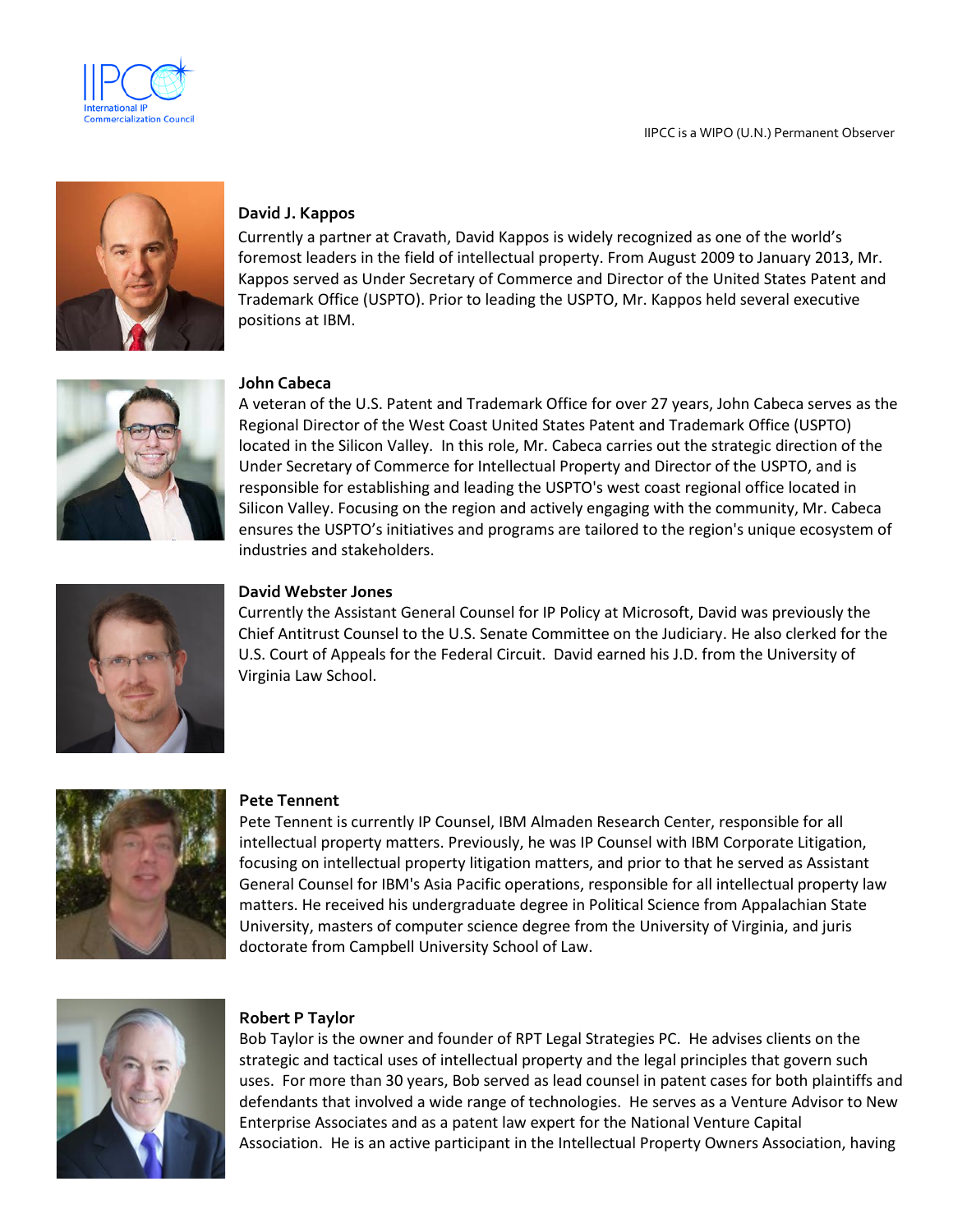

served for a number of years as co-chair of its Antitrust Committee and as a member of its Amicus Committee.



# **Earl (Eb) Bright**

As President, Exploramed, Mr. Bright has many years of technology development, company formation and financing experience. He is an inventor, a founder of two companies, and has served on the executive management teams of four medical device start-up companies (Acclarent, NeoTract, Vibrynt and Moximed). He was also the Director of Intellectual Property West Coast Operations at Guidant Corporation where he directed a nine member team involved in the litigation and strategic development of over 1300 patent and trademark applications. Mr. Bright's experience spans the years as a business adviser and patent attorney. He began his career as a design engineer for the F-16, F-22 and the A-12 aircraft. Eb is an inventor on four U.S. issued patents with others currently pending. He holds MBAs from Columbia University and UC Berkeley, and a Juris Doctorate and BS in Mechanical Engineering from the University of Oklahoma.



# **Dan Lonkevich**

As Editor in Chief of the Patent investor, Dan covers the business of patent monetization including the impact that recent patent reform is having on investors in small companies that generate much of the country's IP. Prior to that, Dan was a Senior Editor at The Deal covering small-cap equity finance, writing extensively on the private investment in public equities, initial public offerings and the SEC and the Jumpstart Our Business Startups Act. Prior to that Dan was a reporter with Bloomberg News for almost 9 years.



# **Jeffrey A Lefstin, PhD**

Professor Jeffrey is the Associate Academic Dean & Professor of Law at the University of California College of Law in San Francisco. Lefstin graduated from Brown University, Sc.B., Biology (1989); University of California, San Francisco, Ph.D., Biochemistry (1997); and Stanford Law School, J.D. (2000). He teaches and writes about patent and intellectual property law. He joined the UC Hastings faculty in 2003 after serving as a law clerk to Judge Raymond C. Clevenger, III, at the U.S. Court of Appeals for the Federal Circuit in Washington, DC. Prior to his clerkship, he practiced patent and antitrust law with the biotechnology and litigation groups at Townsend, Townsend & Crew in San Francisco. In his previous life he was a molecular biologist, studying mammalian gene regulatory mechanisms and DNA-protein interactions. His scientific papers appeared in Nature, Genes & Development, and the Journal of Molecular Biology.



# **Adam Mossoff**

Adam Mossoff is Professor of Law at George Mason University School of Law, where he cofounded the Center for the Protection of Intellectual Property in 2012. He has been invited to testify before the Senate and House on patent legislation, and he is a frequent speaker at professional and academic conferences. He has published widely on issues in patent policy, and has written numerous amicus briefs in recent patent cases addressing patentable subject matter and the constitutional legitimacy of the new Patent Trial & Appeal Board, among other issues. He is active in IP committees of the Licensing Executives Society and the IEEE-USA, and is an appointed member of the Amicus Committee of the AIPLA.